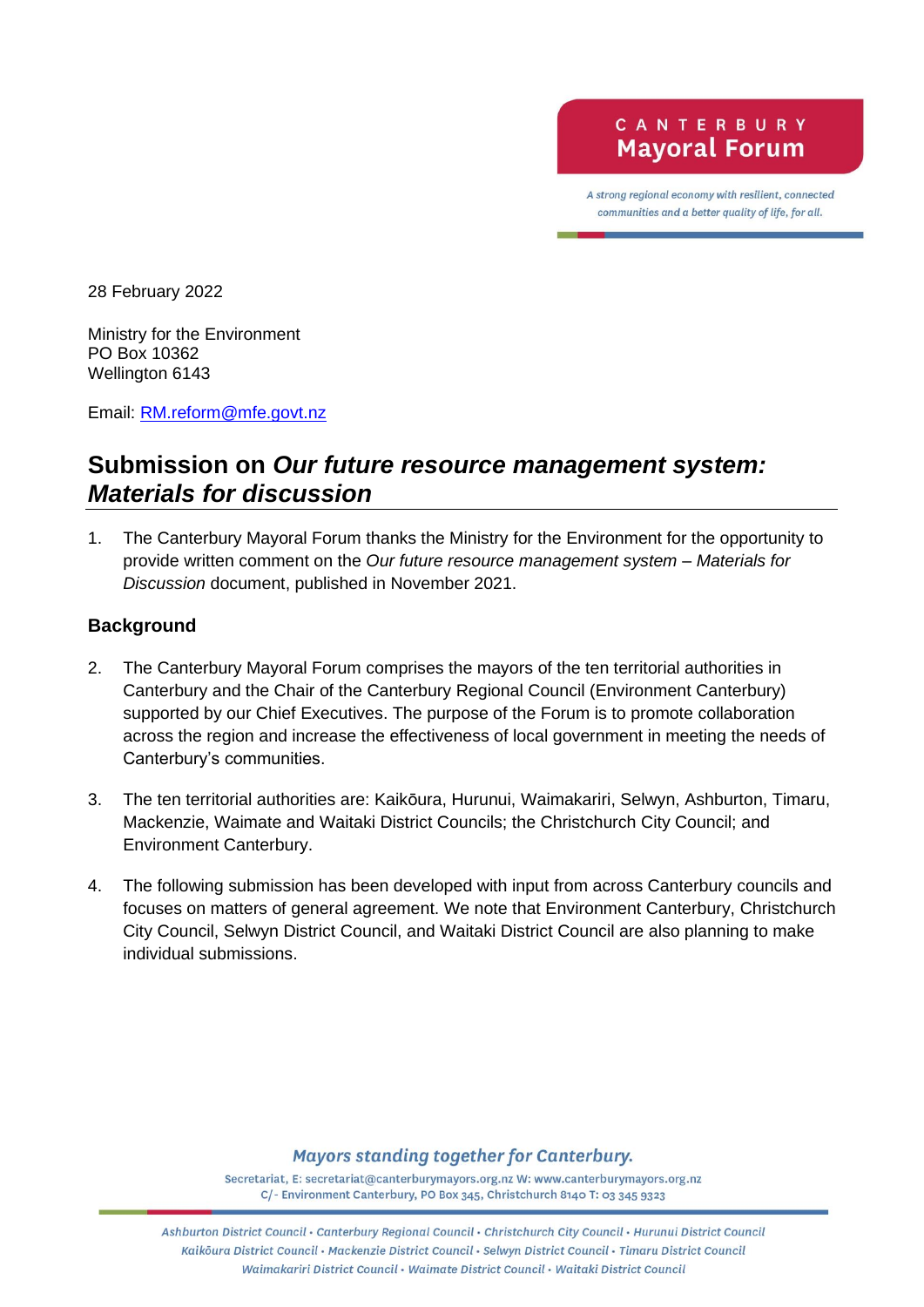## **General comments**

- 5. The Canterbury Mayoral Forum would like to draw the Ministry's attention to its submission on the exposure draft of the Natural and Built Environments Bill<sup>1</sup>, which provides answers to many of the questions posed in the discussion document.
- 6. In this submission we expressed the Canterbury Mayoral Forum's broad support for the government's planned reform of environment and planning legislation. While this support continues, however, we remain concerned about the constrained timetable – particularly for engagement. The Forum acknowledges that since July last year, the Ministry has built in additional time for engagement; established the Local Government Steering Group; and has committed to a partnership-based engagement approach. We strongly suggest that more time spent engaging at this stage of the reform process will pay dividends into the future.
- 7. We would like to acknowledge the meetings the Ministry staff have convened with the Canterbury Mayoral Forum in recent months, and hope that this more meaningful engagement continues. We also note that engagement with local government needs to be planned over the 10-year transition and implementation period and must not stop once the legislation has been enacted.
- 8. The RM reform programme presents an opportunity for the Government and Māori to codesign resource management programmes and policy, and to make decisions together. Representation and composition of subsequent local governance entities should be a matter of consultation between mana whenua and local authority. In our submission on the exposure draft of the NBA, we expressed our concern that lack of resourcing for mana whenua is already a barrier to their effective engagement in the Resource Management Act 1991 (RMA). We consider this is exacerbated when considering similar engagement across Three Waters Reform and Local Government Reform. Our concern regarding lack of resourcing for mana whenua continues and we consider it integral that greater resourcing and funding is provided to ensure mana whenua can effectively engage in RM processes.
- 9. The specific discussion questions are laid out in the table attached, along with the Canterbury Mayoral Forum's responses

Our secretariat is available to provide any further information or answer any questions the Ministry may have about our submission. Contact details are Maree McNeilly, Canterbury Mayoral Forum Secretariat, [secretariat@canterburymayors.org.nz,](mailto:secretariat@canterburymayors.org.nz) 027 381 8924.

Ngā mihi

 $U\not\models$ 

Sam Broughton Mayor, Selwyn District Council Chair, Canterbury Mayoral Forum

<sup>1</sup> [https://www.parliament.nz/resource/en-](https://www.parliament.nz/resource/en-NZ/53SCEN_EVI_111944_EN5476/f31430521c2dc054bb3f400b77b4db4a5eb01bd7)[NZ/53SCEN\\_EVI\\_111944\\_EN5476/f31430521c2dc054bb3f400b77b4db4a5eb01bd7](https://www.parliament.nz/resource/en-NZ/53SCEN_EVI_111944_EN5476/f31430521c2dc054bb3f400b77b4db4a5eb01bd7)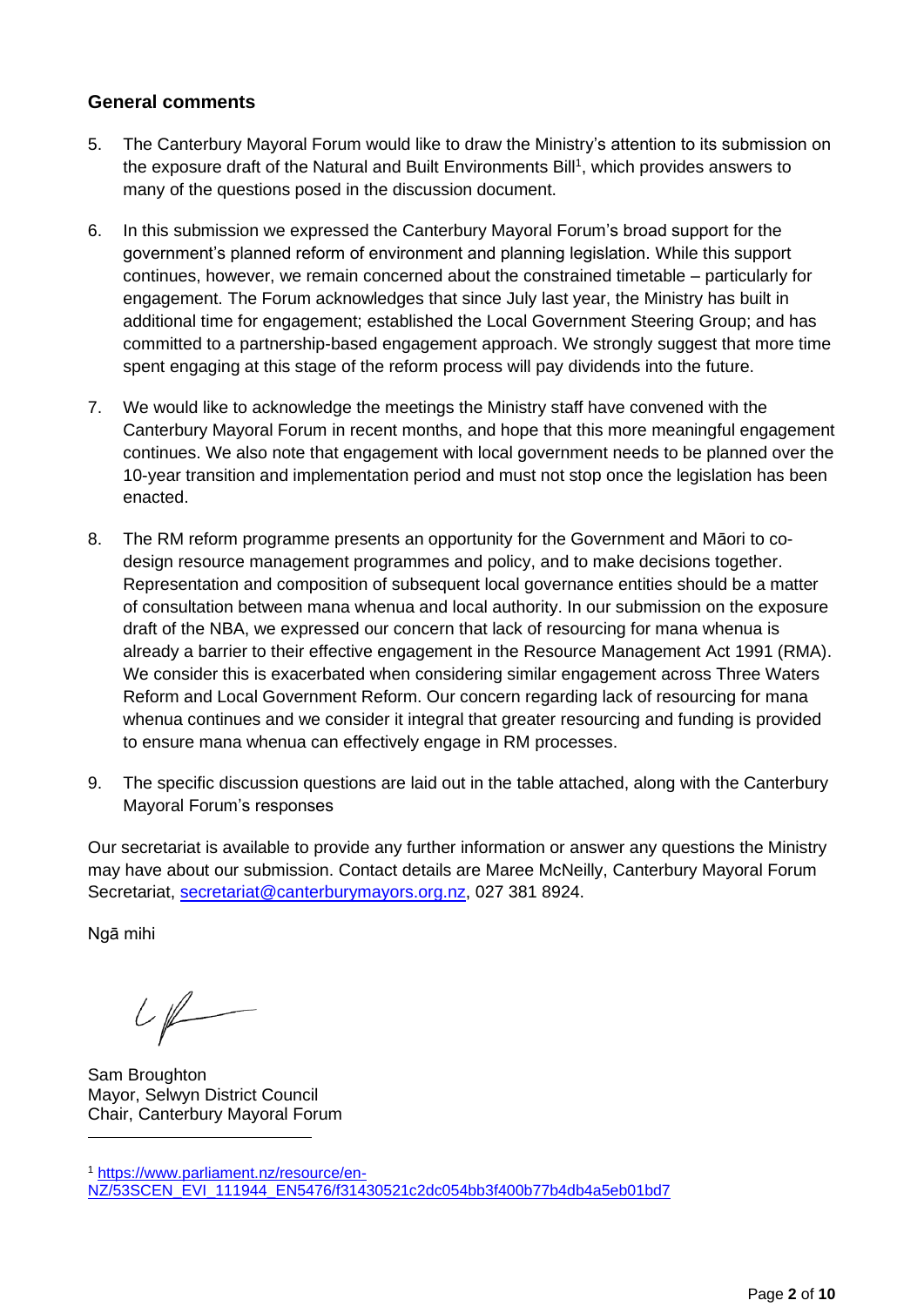|            | <b>National Planning Framework</b>                                                                                                                                                          |                                                                                                                                                                                                                                                                                                                                                                                                                                                                                                                                                                                                                                                                                                                                                          |  |
|------------|---------------------------------------------------------------------------------------------------------------------------------------------------------------------------------------------|----------------------------------------------------------------------------------------------------------------------------------------------------------------------------------------------------------------------------------------------------------------------------------------------------------------------------------------------------------------------------------------------------------------------------------------------------------------------------------------------------------------------------------------------------------------------------------------------------------------------------------------------------------------------------------------------------------------------------------------------------------|--|
|            | What role does the national<br>planning framework (NPF)<br>need to play to resolve<br>conflicts that currently play<br>out through consenting?                                              | We support the proposal to introduce consolidated national direction in the form of an NPF. It is important that existing conflicts between pieces<br>as well as resolving conflicts between existing and new forms of national direction. We would be supportive of the NPF being contained within a<br>needs to be integrated and easy to navigate.                                                                                                                                                                                                                                                                                                                                                                                                    |  |
|            |                                                                                                                                                                                             | The role of national direction should be to identify national environmental priorities for protection; set out how the resource management outcom<br>methods and standards if possible and desirable at a national level. However, the latter should be closely considered as some existing national<br>but impractical to implement. National direction should be well integrated and national direction documents should not result in conflict between<br>instruments. Directly addressing conflict resolution at the highest level would ensure the outcomes can be effectively promoted. This could signi<br>prolonged and expensive.                                                                                                               |  |
|            |                                                                                                                                                                                             | If conflicts are not resolved within the NBA itself, they should be clearly resolved through the NPF, particularly where there is likely to be conflict<br>environmental outcomes or environmental limits. An example of how this can be done can be found in the policies for the proposed National Po<br>(2019). It dealt with the potential conflict with the then National Policy Statement on Urban Development Capacity (2016) by only allowing urban<br>certain criteria were met.                                                                                                                                                                                                                                                                |  |
|            |                                                                                                                                                                                             | In the Christchurch City Council's submission on the exposure draft of the NBA, it was suggested that the Act include a government-funded dec<br>independent panel (similar to the Ministry for Business, Innovation and Employment's Determinations Process) to resolve interpretation issues or<br>deal with interpretation issues arising from the NBA itself and from conflicting NPF directions. Any outcomes of such a service will need to be co<br>or refinements of interpretations are able to be applied consistently nationwide. The Canterbury Mayoral Forum is in support of this suggestion.                                                                                                                                              |  |
|            |                                                                                                                                                                                             | Conflicts should be resolved in the NPF and NBA plans, where possible, rather than at the consenting stage. Therefore, the Canterbury Mayora<br>activity classes and notification rules with the requirements set out in the relevant NBA plans. We acknowledge that some conflicts will be best r<br>such as those relating to place-making will be best resolved at a regional level through NBA plans.                                                                                                                                                                                                                                                                                                                                                |  |
|            |                                                                                                                                                                                             | We continue to request meaningful engagement with local government on the development of the NPF to ensure it is workable.                                                                                                                                                                                                                                                                                                                                                                                                                                                                                                                                                                                                                               |  |
| <u> 2.</u> | How would we promote<br>efficiency in the Board of<br>Inquiry process while still<br>ensuring its transparency<br>and robustness?                                                           | The Board of Inquiry process could promote efficiency by including the opportunity for submissions; a hearing; by commissioning independent a<br>based on points of law.                                                                                                                                                                                                                                                                                                                                                                                                                                                                                                                                                                                 |  |
|            |                                                                                                                                                                                             | For less substantive changes, a smaller panel could consider the submissions without a hearing being required, but with the possibility of a hea<br>We suggest there would need to be clear, prescribed criteria in the NBA for determining whether a change was "less substantive".                                                                                                                                                                                                                                                                                                                                                                                                                                                                     |  |
| $\vert 3.$ | How often should the NPF<br>be reviewed, bearing in mind<br>the relationships between the<br>NPF, regional spatial<br>strategies and Natural and<br><b>Built Environments Act</b><br>plans? | A nine- or ten-year review period, suggested in the discussion document, seems to be a reasonable period to determine how provisions in planr<br>to identify problems that need to be fixed.                                                                                                                                                                                                                                                                                                                                                                                                                                                                                                                                                             |  |
|            |                                                                                                                                                                                             | The timeframes for the first regional spatial strategies and NBA plans should be sequential following the release of the first NPF. We consider the<br>NBA plans and regional spatial strategies (RSSs) are developed, to ensure they are consistent with the NPF. The suggested nine-year review p<br>the ability and flexibility to address any changing circumstances when they arise.                                                                                                                                                                                                                                                                                                                                                                |  |
|            |                                                                                                                                                                                             | Our experience suggests that it is likely to be difficult to specify a review period for the NPF to maintain that sequence for the subsequent reviev<br>plans. Even with fixed ten-year review periods for regional and district planning documents stipulated in the RMA, and previous planning Acts, tl<br>has inevitably resulted in reviews of regional and district planning documents getting out of sequence.                                                                                                                                                                                                                                                                                                                                     |  |
|            | <b>Regional spatial strategies</b>                                                                                                                                                          |                                                                                                                                                                                                                                                                                                                                                                                                                                                                                                                                                                                                                                                                                                                                                          |  |
|            | 4. To what degree should<br>regional spatial strategies<br>(RSSs) and implementation<br>agreements drive resource<br>management change and<br>commit partners to deliver<br>investment?     | The RSS should drive resource management changes in NBA plans that are necessary to achieve strategic outcomes. As we understand, the p<br>how the region should develop over the next 30 years. This should include the identification of resource management/land use changes to NBA<br>outside of NBA plans that will be necessary to enable such changes e.g. the provision of the new infrastructure required for new urban growth a<br>providing the necessary infrastructure may determine where new urban growth areas are identified in the RSS. However, there will be resource<br>addressed in the RSS and can be dealt with in NBA plans. This is particularly so if the resource management issue is not reliant on integration v<br>plans. |  |
|            |                                                                                                                                                                                             | Where the resource management issue is reliant on integration with mechanisms and tools outside of NBA plans, there needs to be a clear pub<br>mechanisms and tools. RSSs should therefore clearly identify what commitment partners will deliver. This may include commitments to mechan<br>may include, for example, commitments by various levels of government to facilitate mitigation, adaptation and risk reduction for natural hazards                                                                                                                                                                                                                                                                                                           |  |
|            |                                                                                                                                                                                             | The engagement material suggested the possibility of legal mechanisms to ensure the delivery of commitments by partners, which may be usef<br>plans can include provisions that limit proposed resource management/land use changes being given effect to, until the necessary mechanisms                                                                                                                                                                                                                                                                                                                                                                                                                                                                |  |

ieces of existing national direction are resolved, ithin a single document but consider that it also

utcomes will be achieved; and specify protection tional direction has been found to be well meaning ween themselves or with other national significantly reduce litigation which can be both

onflict in respect of matters of national interest, hal Policy Statement for Highly Productive Land urban expansion onto highly productive land if

d declaratory judgment service and/or an sues quickly and conclusively. Such a panel could be communicated widely so that any changes to

layoral Forum is supportive of standardising best resolved through the NPF and some conflicts

dent advice; and restricting appeals to only those

a hearing if the Board decided one was warranted.

planning documents are affecting outcomes and

ider that the NPF should be implemented before view period seems reasonable, provided there is

reviews of all regional spatial strategies and NBA Acts, the variability in the time to complete reviews

the primary purpose of an RSS is to determine Row NBA plans and the mechanisms and tools. owth areas. In some cases, the feasibility of ource management issues that do not need to be ation with mechanisms and tools outside of NBA

ar public commitment to implement those echanisms other than infrastructure provision. It azards and climate change.

useful. However, it would also be useful if NBA nisms and tools outside of NBA plans are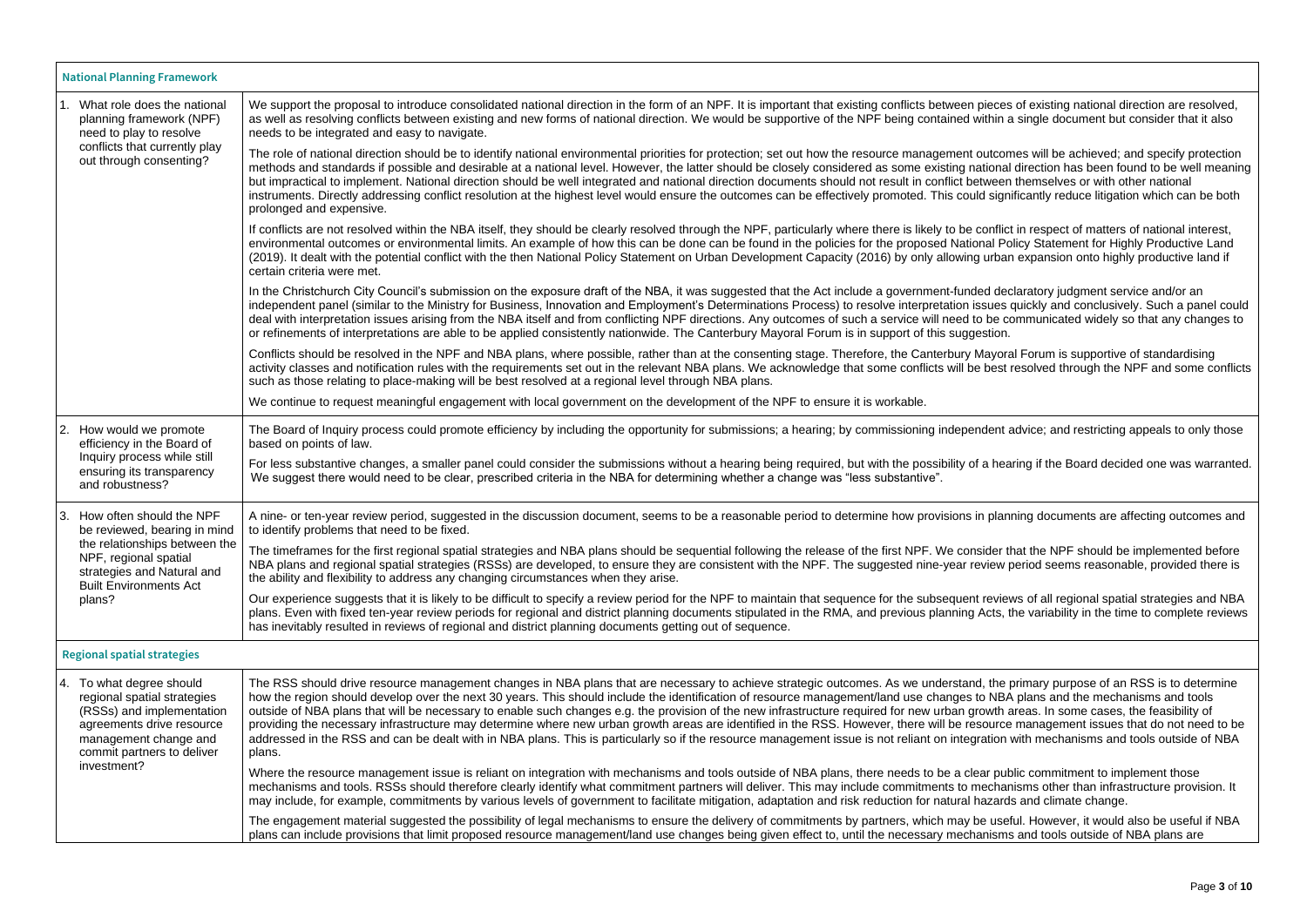|      |                                                                                                                                                                | delivered. This would avoid, for example, development occurring where the necessary infrastructure provision had not yet been implemented.                                                                                                                                                                                                                                                                                                                                                                                                                          |
|------|----------------------------------------------------------------------------------------------------------------------------------------------------------------|---------------------------------------------------------------------------------------------------------------------------------------------------------------------------------------------------------------------------------------------------------------------------------------------------------------------------------------------------------------------------------------------------------------------------------------------------------------------------------------------------------------------------------------------------------------------|
|      |                                                                                                                                                                | Any new growth-related infrastructure required to implement the spatial plan should be funded through councils' Long-Term Plan and Annual<br>should align with spatial plans (e.g. NZTA, Ministry of Education, Urban Development Authorities) to ensure alignment between government f<br>regional and local plans.                                                                                                                                                                                                                                                |
| 5.   | How can appropriate local<br>issues be included in RSSs?                                                                                                       | Provision should be included for parts of RSSs that are of relevance to only parts of regions to be prepared by the relevant local authorities al<br>through sub-committees of the regional joint committee. For example, the urban growth strategy for Greater Christchurch is likely to be of rele<br>the regional council that make up the Greater Christchurch Partnership, rather than all the councils in the Canterbury region. Another example<br>Strategy which relates to water zones and sets different outcomes for different catchments in Canterbury. |
|      |                                                                                                                                                                | In some cases, matters may only be of relevance to a single district, zone or part(s) of a region. For example, developing adaptation or mitiga<br>coastal hazard risks. While a broad framework for managing such risks may be set by the joint committee, its application to specific areas and<br>developed through the relevant local authority. This would be particularly so where the relevant district is likely to be contributing to the adapta<br>infrastructure, facilities and other assets likely to be impacted by such decisions.                   |
|      |                                                                                                                                                                | There should also be a requirement that local authorities be engaged in the relevant values and issues of significance in their districts before<br>identifying areas of significant ecological, cultural or other values that should be protected from development.                                                                                                                                                                                                                                                                                                |
|      |                                                                                                                                                                | Local authorities should also be able to submit on the RSS to ensure the interests of their communities are fully considered.                                                                                                                                                                                                                                                                                                                                                                                                                                       |
| 6.   | With regional and unitary<br>council boundaries proposed<br>for RSSs, how should cross-<br>boundary issues be<br>addressed?                                    | Cross-regional issues should be addressed through regular collaboration and engagement between neighbouring district councils/territorial at<br>Partnership is a strong example of collaboration across local authority boundaries.                                                                                                                                                                                                                                                                                                                                 |
|      |                                                                                                                                                                | There should be a requirement, similar to that applying to planning documents under the RMA, that regard be had to the extent to which the F<br>adjacent regions.                                                                                                                                                                                                                                                                                                                                                                                                   |
|      |                                                                                                                                                                | We suggest that work be undertaken to resolve integration issues for those territorial authorities whose boundaries extend into more than one<br>Council, whose boundaries lie within both the Canterbury Regional Council and Otago Regional Council jurisdictions.                                                                                                                                                                                                                                                                                                |
|      | <b>NBA Plans</b>                                                                                                                                               |                                                                                                                                                                                                                                                                                                                                                                                                                                                                                                                                                                     |
|      | 7. Do you agree with the<br><b>Randerson Panel's</b><br>recommendation to have one<br>combined Natural and Built<br>Environments Act (NBA) plan<br>per region? | Canterbury Councils have varying views on how many NBA plans should be developed for the Canterbury region. However, there is strong a<br>regionally to a certain extent (e.g., natural hazards, district wide matters, amenity values (setbacks, recession plane, height etc.), and rural lar<br>duplication, leading to greater efficiency and ease of use for Plan users. While we see the efficiency benefits in providing a consistent regiona<br>imperative that local variation continues to be adequately addressed.                                        |
|      |                                                                                                                                                                | The Canterbury region is the largest, geographically, in the country with 11 local authorities. Local variation is often set by geological features<br>example, Kaikōura is separated geographically from the Canterbury plains and has different soils, a different climate, and different sea level ri<br>compared with other areas in the Canterbury region. In our opinion, it is critical that the planning system must appropriately consider such loc                                                                                                        |
|      |                                                                                                                                                                | We also consider it is important that existing identified character areas within different districts continue to have bespoke provisions. For exan<br>district (Mt Lyford and Hanmer Springs) which are subject to design standards. Both design standards have been reviewed via recent plan ch<br>standards continue to be applied to these areas to ensure their characters are maintained.                                                                                                                                                                      |
|      |                                                                                                                                                                | While we agree in principle that a single, regional plan is likely to be easier for regular users of plans, especially professionals who wor<br>uncertain whether using a single regional plan will be less complex, especially for lay people. The need for NBA plans to address regional and<br>which may be challenging to navigate.                                                                                                                                                                                                                             |
|      |                                                                                                                                                                | Consideration should be given to sub-regional NBA plans – either as separate documents, or as discrete chapters in a single NBA Plan. This<br>planning for specific areas with no regional comparators, such as the Greater Christchurch area, the specific character areas of each district a<br>have created the character of our small towns.                                                                                                                                                                                                                    |
| l 8. | Would there be merit in                                                                                                                                        | Yes – if it ensures that local concerns and needs considering the local variation that exists within regions is adequately addressed. Please ref                                                                                                                                                                                                                                                                                                                                                                                                                    |
|      | enabling sub-regional NBA<br>plans that would be<br>incorporated into an NBA<br>plan?                                                                          | For the Greater Christchurch area, there would be value in setting up sub-committees to prepare area-specific draft plan sections. This would<br>challenges/opportunities stemming from our significant urban growth and our area's particular resource management issues.                                                                                                                                                                                                                                                                                          |
|      |                                                                                                                                                                | For some issues a single district could prepare part of the NBA plan relating to their district. For example, developing the detailed adaptation of<br>subject to coastal hazard risks.                                                                                                                                                                                                                                                                                                                                                                             |
|      |                                                                                                                                                                | The role of district councils in the preparation of sub-regional NBA plans would need to be worked through in more detail.                                                                                                                                                                                                                                                                                                                                                                                                                                          |

ual Plan processes. Capital government projects Int funding of infrastructure and services and

s alongside their communities. This could be relevance to only the three district councils and mple is the Canterbury Water Management

tigation responses for communities subject to and communities would be more appropriately aptation or mitigation response, or has

ore drafting of the RSS begins. For example,

al authorities. The Greater Christchurch

ne RSSs need to be consistent with those of

one region; for example, the Waitaki District

g agreement that many topics could be addressed land use) which would resolve a lot of onal regulatory framework, we consider it

res as opposed to political boundaries. For el rise issues because of earthquake uplift, local variations within regions.

xample, there are two areas within the Hurunui changes, so it is considered important that these

work with several district and regional plans, it is and local matters will likely result in a lengthy plan

his would enable more successful place-based ict and other unique planning provisions which

refer to our points in question 7, above. ould address Greater Christchurch-specific

on or mitigation responses for communities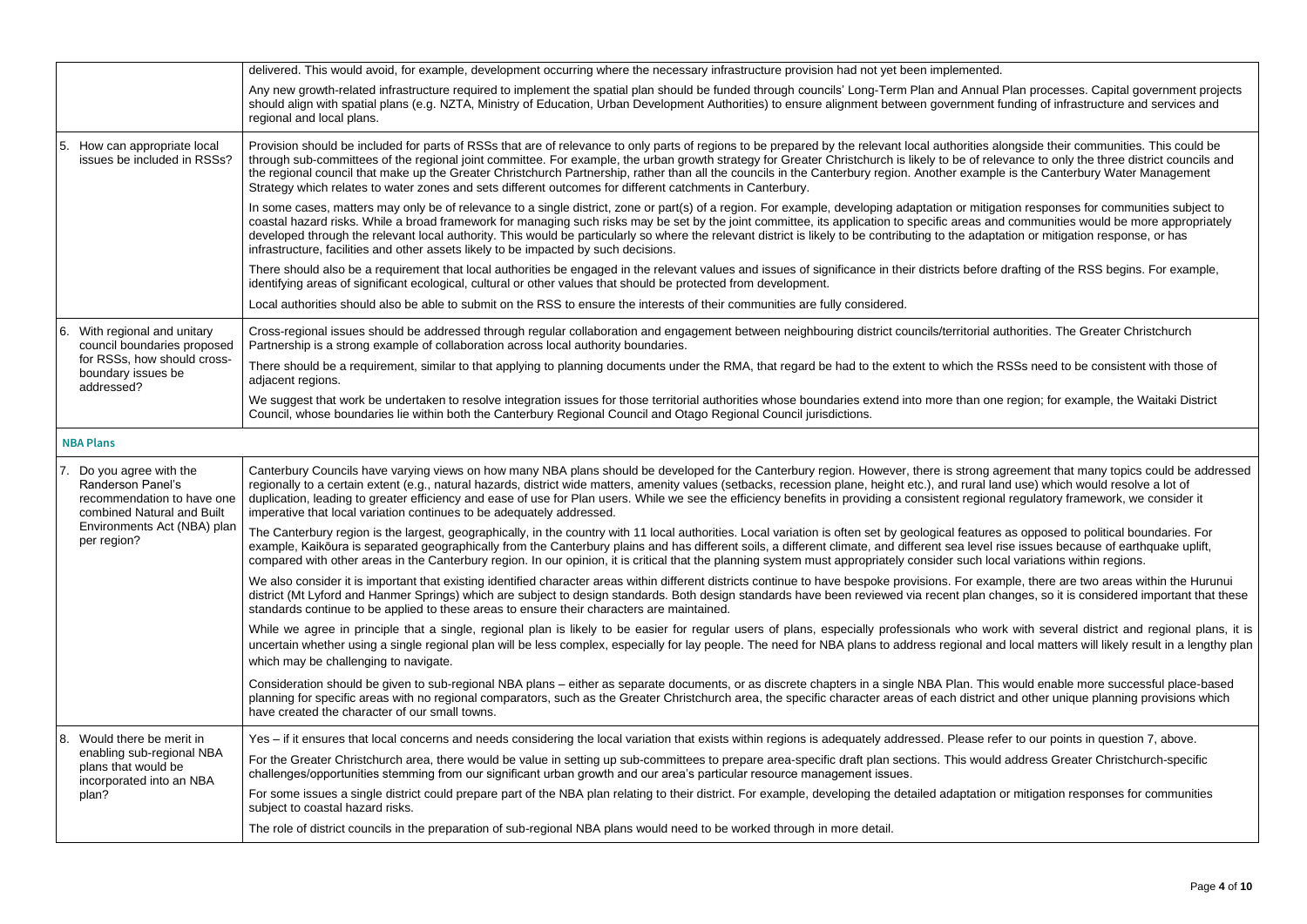| l 9.<br>What should the role of local                                        | NBA plans will need to be developed in partnership with local authorities and with communities to ensure that local place making is prioritised.                                                                                                                                                                                                                                                                                                                                                                                                                                |
|------------------------------------------------------------------------------|---------------------------------------------------------------------------------------------------------------------------------------------------------------------------------------------------------------------------------------------------------------------------------------------------------------------------------------------------------------------------------------------------------------------------------------------------------------------------------------------------------------------------------------------------------------------------------|
| authorities and their<br>communities be to support<br>local place-making and | The broader approach indicated for drafting the NBA should provide opportunities for less formal feedback to be sought and taken into account, rather<br>submissions which limit participation in the process to those with the knowledge and resources to work the system.                                                                                                                                                                                                                                                                                                     |
| understanding of local issues<br>in NBA plans?                               | District councils should be required to be consulted on the values and issues of significance in their districts before drafting of the NBA plans begins. I<br>submit on the NBA plan to ensure the interests of their communities are fully considered and have a representative on the panel for relevant hearings.                                                                                                                                                                                                                                                           |
| 10. Will the proposed plan-<br>making process be more                        | It has the potential to be more efficient, but the devil is in the detail. At the regional level proposed and given the size of the Canterbury region for exare<br>issues will be overlooked, meaning appropriate planning outcomes will not be delivered.                                                                                                                                                                                                                                                                                                                      |
| efficient and effectively<br>deliver planning outcomes?                      | Effectiveness is likely to be increased by the proposals to facilitate early, better and targeted public participation and a sustained role for hapū/iwi/Māc<br>Allowing local government and hapū/iwi/Māori entities to make submissions and have representatives on relevant hearings panels is also likely to ass<br>have some efficiency implications. But this may be overcome to a degree by central government resourcing of hapū/iwi/Māori entities.                                                                                                                    |
|                                                                              | The quality of decision making on plans has been variable and therefore there need to be processes and requirements to ensure that evidence is test<br>sufficiently qualified and experienced.                                                                                                                                                                                                                                                                                                                                                                                  |
|                                                                              | The current plan making process takes too long and does not respond to environmental issues quick enough. Therefore, plan responsiveness could b<br>except on points of law. However, there is not consensus from Canterbury councils on the latter point. If appeals are kept, one idea to make them more<br>leave for appeal that could potentially act as a screen for cases that do not have significant merit. Cases could also be dealt with on the papers (witho<br>If appeals were removed, changes would be required to make hearings and decision making more robust. |
|                                                                              | Public participation could be improved by requiring more engagement at the start of plan making processes and by providing easier opportunities for r<br>democratic representation could be provided by requiring some level of Council representation on hearings panels.                                                                                                                                                                                                                                                                                                      |
|                                                                              | The NBA Bill establishes that submissions must be considered by an independent hearings panel. An independent hearing panel should not be an ad<br>but rather an inquisitorial one. For lay submitters without representation or counsel, an adversarial panel is likely to be a further barrier to engagement<br>or perception of being a judicial process, whilst retaining appropriate formality. If the intention is to reduce the scope of appeals to the Environment Co<br>hearing panel, then the hearing panel should not become a de facto court process.              |
|                                                                              | We stress that Schedules 1 and 2 of the NBA should in principle require:                                                                                                                                                                                                                                                                                                                                                                                                                                                                                                        |
|                                                                              | local opportunity for people to participate in the process<br>duty to engage with each local authority in the region prior to any formal notification<br>full consultation with the affected community/communities<br>more engagement at the start of plan making processes<br>easier opportunities for non-professionals to be involved in hearings<br>provision for the opportunity for local authorities to consult on draft provisions, regulations and Regional Spatial Plans prior to any formal public no                                                                |
|                                                                              | We recommend making it easier for people to submit by accepting submissions in any form, similar to engagement processes under the Local Govern<br>and restrictive nature of the RMA (i.e., submissions must be written in accordance with Form 5).                                                                                                                                                                                                                                                                                                                             |
|                                                                              | We also recognise the need for planning processes to be responsive to enable changes to occur at local community level which reflect the desire of the                                                                                                                                                                                                                                                                                                                                                                                                                          |
| <b>RSS and NBA joint committees</b>                                          |                                                                                                                                                                                                                                                                                                                                                                                                                                                                                                                                                                                 |
| 11. How could a joint committee<br>model balance effective                   | To ensure appropriate representation the joint committees would need to include local authority representation of all local authorities and that should b<br>district being represented. However, in the case of Canterbury the size of such a committee is likely to be unwieldly.                                                                                                                                                                                                                                                                                             |
| representation with efficiency<br>of processes and decision-<br>making?      | As noted earlier (refer question 7 above), we consider that sub-regional NBA plans should be considered. Such a sub-regional plan would enable the<br>and spatial strategy and decision making, while enabling effective representation of the relevant local authorities. This is effectively how the Greater C<br>terms of urban development within Greater Christchurch, with provisions being included in the Canterbury Regional Policy Statement which apply spe<br>area.                                                                                                 |
|                                                                              | An alternative mechanism would be to provide for a single representative for each local authority for the joint committee, with that joint committee deal<br>region as a whole. In addition, to increase efficiency and effective representation, it would include provision for sub-committees of only the relevant loo<br>on area-specific NBA plan and spatial strategy sections.                                                                                                                                                                                            |
|                                                                              | One main challenge would be retaining local democratic input where a joint committee makes final plan making decisions. We support the proposal be<br>composition of committees are to be determined on a region-by-region basis, however, it is important that there is local authority representation of all I                                                                                                                                                                                                                                                                |

ount, rather than only relying on formal

ns begins. District councils should also be able to

ion for example, there is the risk that local level

apū/iwi/Māori entities in the development of plans. ikely to assist. Experience suggests that this may

ence is tested and that decision makers are

ess could be improved by removing appeals, e them more efficient is a requirement to seek pers (without a hearing) to improve the efficiency.

unities for non-professionals to be involved. More

ot be an adversarial or overly legalistic platform, ngagement. Ideally it should avoid the 'trappings' ronment Court by expanding the importance of a

ral public notification process.

ocal Government Act, rather than the prescribed

desire of the local community.

hat should be proportional to the population of the

enable the efficient development of an NBA plan **Greater Christchurch Partnership operates in** n apply specifically to the Greater Christchurch

imittee dealing with issues of relevance to the relevant local authorities to prepare and decide

proposal being considered that the structure and ation of all local authorities.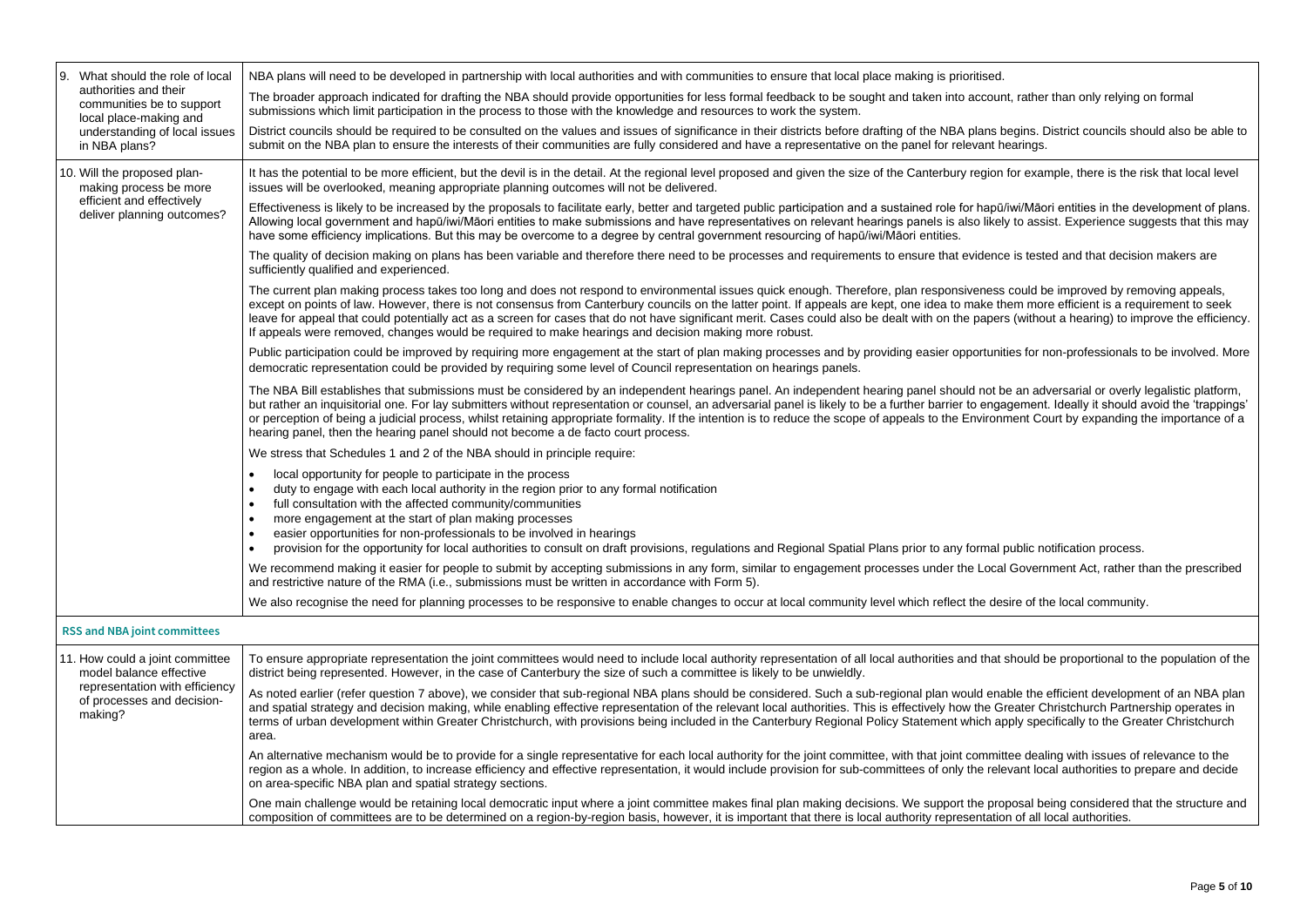| 12. How could a joint committee                                                                                                                                                                       | Refer to the response to the previous question.                                                                                                                                                                                                                                                                                                                                                                                                                                                                                                                                                                                                                                                                                                    |
|-------------------------------------------------------------------------------------------------------------------------------------------------------------------------------------------------------|----------------------------------------------------------------------------------------------------------------------------------------------------------------------------------------------------------------------------------------------------------------------------------------------------------------------------------------------------------------------------------------------------------------------------------------------------------------------------------------------------------------------------------------------------------------------------------------------------------------------------------------------------------------------------------------------------------------------------------------------------|
| provide for local democratic<br>input?                                                                                                                                                                | Committees should be resourced to establish local sub-committees with local area knowledge, representation and relationships. We suggest that<br>elected members with appropriate training, or a representative appointed by council. Elected members are accountable to the communities that<br>decision making. However, this needs to be based on professional advice and technical expertise which happens under the RMA, anyway. We<br>cycle could create ongoing changes to the membership of planning committees and consideration must also be given to the capability of elected<br>training such as the current 'Making Good Decisions' course.                                                                                          |
|                                                                                                                                                                                                       | It is imperative that local authorities can provide policy and technical input into the drafting of their region's NBA plan and RSS, prior to public no<br>required to engage with local councils on draft NBA plans and RSS, prior to public notification.                                                                                                                                                                                                                                                                                                                                                                                                                                                                                        |
|                                                                                                                                                                                                       | Planning committees' functions include promulgating and making decisions on plans. This is currently a council function under the RMA. This sh<br>key policy and planning decisions for districts will no longer be made by elected councillors from that local authority.                                                                                                                                                                                                                                                                                                                                                                                                                                                                         |
|                                                                                                                                                                                                       | We are concerned that the Bill limits the involvement of local elected members in decision-making and that the structure of proposed planning contained that the structure of proposed planning contained that the structure o<br>and territorial authorities in place making decisions for their respective communities. It is also unclear what role public participation will have in the<br>opportunities available for local input into plan-making processes. Communities are highly localised, and the regionalisation of planning issues a<br>undermine the abilities of communities to influence and make decisions about the places that they live.                                                                                      |
|                                                                                                                                                                                                       | The Bill establishes that submissions must be considered by an independent hearings panel. Currently councils have discretion to retain or dele<br>whose role it is to select and appoint the independent panel. Given independent panels are more expensive for the local authority than appointin<br>clear which organisation is intended to fund/resource the panel. Democratic representation could be retained by requiring some level of council i                                                                                                                                                                                                                                                                                           |
| 13. How could a joint committee                                                                                                                                                                       | As above, committees should be required to engage with local councils on draft NBA plans and RSS, prior to public notification.                                                                                                                                                                                                                                                                                                                                                                                                                                                                                                                                                                                                                    |
| ensure adequate<br>representation of all local<br>authority views and interests<br>if not all local authorities are<br>directly represented?                                                          | This should be required even if all local authorities are represented on the committee, as it gives constituent local authorities time to consider dra                                                                                                                                                                                                                                                                                                                                                                                                                                                                                                                                                                                             |
| 14. Are sufficient accountabilities<br>included in the proposed new<br>integrated regional approach<br>to ensure the strategies and<br>plans can be owned and<br>implemented by local<br>authorities? | It is difficult to comment on this when there is currently not sufficient detail.                                                                                                                                                                                                                                                                                                                                                                                                                                                                                                                                                                                                                                                                  |
| 15. How should joint committees                                                                                                                                                                       | Refer to responses to the previous questions in this section.                                                                                                                                                                                                                                                                                                                                                                                                                                                                                                                                                                                                                                                                                      |
| be established?                                                                                                                                                                                       | In addition to representation from local government, nominated representation from hapū/iwi/Māori and from central government for RSSs.                                                                                                                                                                                                                                                                                                                                                                                                                                                                                                                                                                                                            |
|                                                                                                                                                                                                       | Committee secretariats' locations should be prescribed – we would expect they would be based in the largest metropolitan council area in a regi<br>councillors' participation will need to be considered through the establishment phase (similar to comments above).                                                                                                                                                                                                                                                                                                                                                                                                                                                                              |
|                                                                                                                                                                                                       | Additional high-level direction is required on how these committees should be funded.                                                                                                                                                                                                                                                                                                                                                                                                                                                                                                                                                                                                                                                              |
| <b>Consenting</b>                                                                                                                                                                                     |                                                                                                                                                                                                                                                                                                                                                                                                                                                                                                                                                                                                                                                                                                                                                    |
| 16. Will the proposed future<br>system be more certain and                                                                                                                                            | Certainty and efficiency are dependant more on the quality of the plan/strategy contents than the system under which they are prepared. Both can<br>from central government on nationally significant, or challenging, or consistency issues in the NPF is more certain than has occurred in the past.                                                                                                                                                                                                                                                                                                                                                                                                                                             |
| efficient for plan users and<br>those requiring consents?                                                                                                                                             | A Combined Plan would address the collaboration and cross boundary issues of the past more effectively. The costly / process / legalistic nature<br>change unless the cumbersome process (reflected in the enormous information required just to confirm if a consent was processed in time) is si<br>lawyers and courts is transformed into something different.                                                                                                                                                                                                                                                                                                                                                                                  |
|                                                                                                                                                                                                       | Some suggestions to increase certainty and efficiency:                                                                                                                                                                                                                                                                                                                                                                                                                                                                                                                                                                                                                                                                                             |
|                                                                                                                                                                                                       | discretionary activities should also include activities that may be less appropriate in some circumstances, but not in all circumstances<br>$\bullet$<br>the scope to review consents should be broader. This would help to ensure there is a mechanism to address matters not considered throug<br>section 128 RMA enables reviews only at the time specified in the consent for specified reasons. This is not considered enough or practical<br>reason to review the consent if it was not obvious at the time of processing the consent. Greater flexibility in reviewing consents also provide<br>outcomes of some consented activities. There would need to be further consideration in terms of how this would work in the case of a revier |

est that these committees should be made up of s that elect them so should be responsible for . We acknowledge that three-yearly electoral lected members including the availability of

blic notification. In addition, committees should be

his shift will result in a loss of local democracy as

ning committees will reduce the relevance of local ve in the new system particularly in terms of the sues and processes has the potential to

delegate this function. The Bill is not clearing oointing elected councillors, the Bill should be uncil representation on independent panels.

der drafts in greater depth.

a region. The logistical requirements of provincial

Roth can be considerably enhanced if the direction

nature of current RMA consent processes won't e) is simplified AND the current recourse to

through the initial consent process. Currently, actical. For instance, it is difficult to specify a provides the opportunity to redress the poor outcomes of some consented activities. The some of the consideration in that effectively nullifies the grant of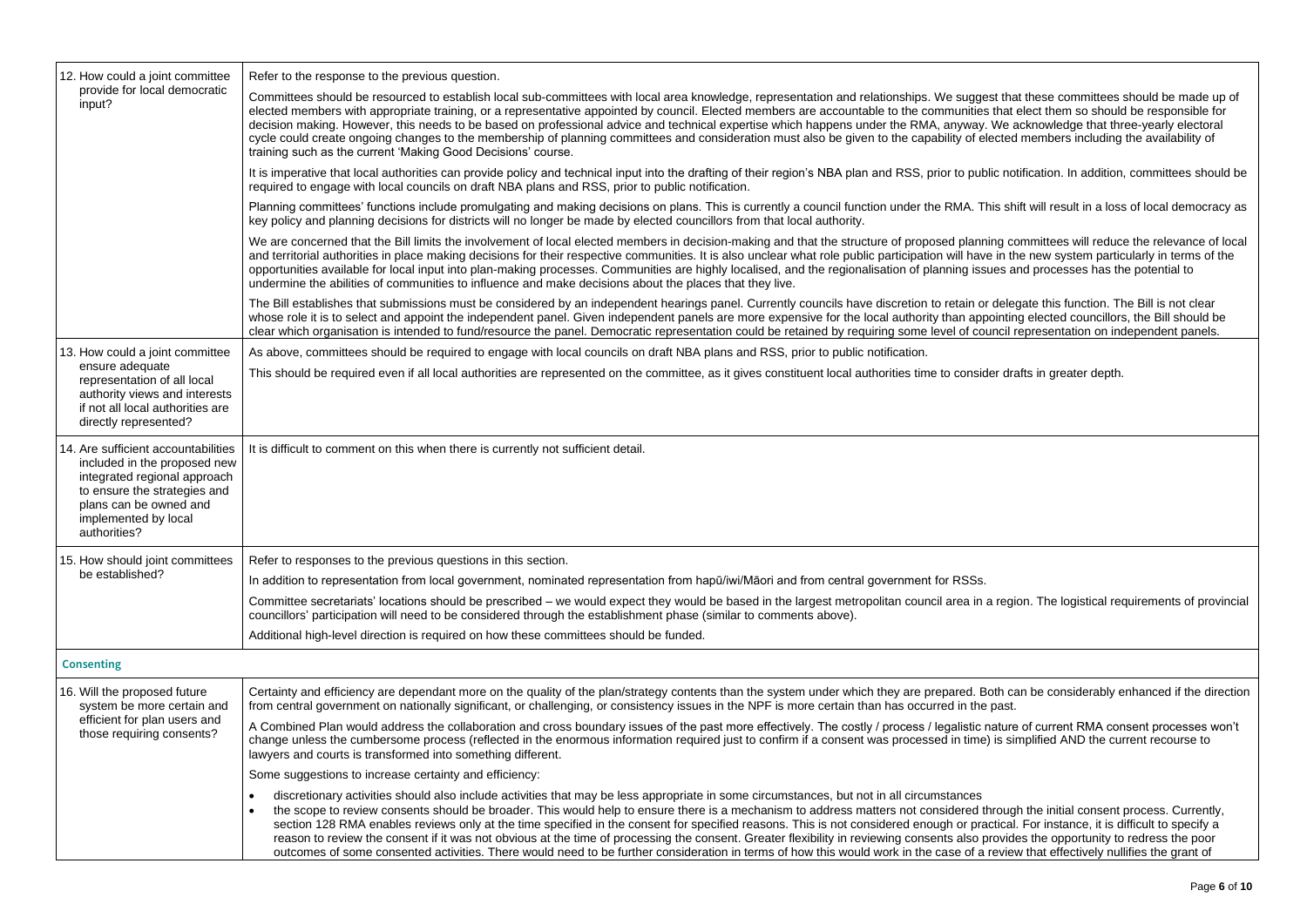|                                                                                 | consent or had a significant financial effect on the consent holder                                                                                                                                                                                                                                                                                                                                                                                                                                                                                                                                                                                                     |
|---------------------------------------------------------------------------------|-------------------------------------------------------------------------------------------------------------------------------------------------------------------------------------------------------------------------------------------------------------------------------------------------------------------------------------------------------------------------------------------------------------------------------------------------------------------------------------------------------------------------------------------------------------------------------------------------------------------------------------------------------------------------|
|                                                                                 | provision for joint consent processing for regional and district functions (e.g. effluent disposal) would be beneficial e.g., regional and district co<br>For example, Kaikōura District presently uses duplication rules for activities such as extraction of river gravel – where consent has been obtai<br>activity, no duplicate consent is required from Kaikoura District Council                                                                                                                                                                                                                                                                                 |
|                                                                                 | the resource consent system should be able to be understood by a lay person. A number of amendments to the RMA has made some of the<br>Clarity would be appreciated                                                                                                                                                                                                                                                                                                                                                                                                                                                                                                     |
|                                                                                 | in terms of making the system more affordable for the end-user, we seek that changes to the system will not add more costs to the consenting<br>national direction is needed with regards to specifying resource consent types that will be subject to notification/non-notification clauses in the<br>understanding is that the intention of the NPF and NBA plans is to provide direction on what level of notification will be required. If this is the or<br>supportive of this.                                                                                                                                                                                    |
| <b>Compliance, monitoring and enforcement</b>                                   |                                                                                                                                                                                                                                                                                                                                                                                                                                                                                                                                                                                                                                                                         |
| 17. Do you agree with the                                                       | The proposed changes to compliance, monitoring and enforcement provisions that seek to improve these functions within the future RMA system,                                                                                                                                                                                                                                                                                                                                                                                                                                                                                                                            |
| proposed changes to<br>compliance, monitoring and<br>enforcement provisions and | The comment in the discussion document that councils will continue to be responsible for CME processes, and that the establishment of regional I<br>strong relationship between consenting functions and compliance/monitoring functions, which risk being lost if the two functions are delivered by s                                                                                                                                                                                                                                                                                                                                                                 |
| tools?                                                                          | Whilst there are benefits to local councils retaining control over CME activities, this has the potential to frustrate a regional or combined approach<br>particularly for smaller councils that have difficulty resourcing and administering CME programmes and where priorities at a local level are inconsis                                                                                                                                                                                                                                                                                                                                                         |
|                                                                                 | We suggest that the following are necessary to improve the efficiency and effectiveness of the compliance, monitoring and enforcement functions:                                                                                                                                                                                                                                                                                                                                                                                                                                                                                                                        |
|                                                                                 | include the ability to consider past performance when considering applications for natural resource use. Therefore, the Canterbury Mayoral F<br>$\bullet$<br>discussion document to allow consent authorities to consider an applicant's compliance history in the consent process<br>auditor to conduct annual review of councils' compliance, monitoring and enforcement functions and make mandatory directions regarding pro<br>similar to Building Control Authority audit and accreditation system                                                                                                                                                                |
|                                                                                 | introduce fees for permitted activity monitoring. This would enable more activities to be permitted and allow Councils to recover the costs of m<br>Mayoral Forum is supportive of the proposal in the discussion document to broaden the cost recovery provisions for CME in the NBA, allowin<br>monitoring of permitted activities and investigation of non-compliant activities. However, it is important that such fees are set at a level which<br>occurring. If an activity is permitted, it must be assumed that this type of activity is to be encouraged and financial barriers may discourage su<br>given to how the full cost of monitoring could be funded. |
|                                                                                 | Supportive of retaining devolved system but request stronger support, guidance, resourcing/funding, and performance monitoring from central governity<br>adequately resource compliance, monitoring and enforcement functions. Given the size of Canterbury, it is not possible to have all of Canterbury r<br>reliant on our good relationships to identify non-compliances which may occur outside of routine monitoring.                                                                                                                                                                                                                                             |
|                                                                                 | We also suggest that some compliance / enforcement work where nationally important values are involved needs to be handled centrally as that is<br>reflected in MfE reports.                                                                                                                                                                                                                                                                                                                                                                                                                                                                                            |
|                                                                                 | There has been increased co-operation in the CME space between councils in the Canterbury region which has resulted in the adoption of the Ca<br>Framework. By adopting the framework, councils have agreed to work towards best practice, have consistency in approach to compliance, and ta<br>exists.                                                                                                                                                                                                                                                                                                                                                                |
|                                                                                 | The Ministry for the Environment's Best Practice Guidelines for Compliance, Monitoring and Enforcement under the Resource Management Act hand<br>and we'd like to see guidance and support of this sort furthered.                                                                                                                                                                                                                                                                                                                                                                                                                                                      |
| 18. How practical will the                                                      | The functions will need to be clearly set out in the legislation.                                                                                                                                                                                                                                                                                                                                                                                                                                                                                                                                                                                                       |
| proposals be to implement?                                                      | If it is not seen as punitive enough/deterrent enough then it suggests the quantum of the fine needs to be adjusted upward OR there needs to be a<br>consent revocation etc.) for offences.                                                                                                                                                                                                                                                                                                                                                                                                                                                                             |

istrict council jointly processes one application. en obtained from the Regional Council for an

 $\theta$  of the consenting provisions overly complicated.

nsenting "process" for the end-user es in the NBA, NPF and NBE plans. Our is the case, Canterbury Mayoral Forum would be

system, are a positive and necessary step.

egional hubs will be deferred, is noted. There is and that the processes ed by separate entities.

proach to plan making and consenting inconsistent with those at a regional level.

yoral Forum is supportive of the proposal in the

ding processes and resourcing. This could work

ets of monitoring. Therefore, the Canterbury allowing for costs to be recovered for compliance which would not discourage the activity from rage such activities. Consideration should be

Itral government. All councils are challenged to erbury monitored all the time and we are highly

is that is the experience of 30 years of the RMA,

the Canterbury Strategic Compliance and target our resources where the highest risk

It Act have been useful for informing our practice,

to be some other meaningful consequence (like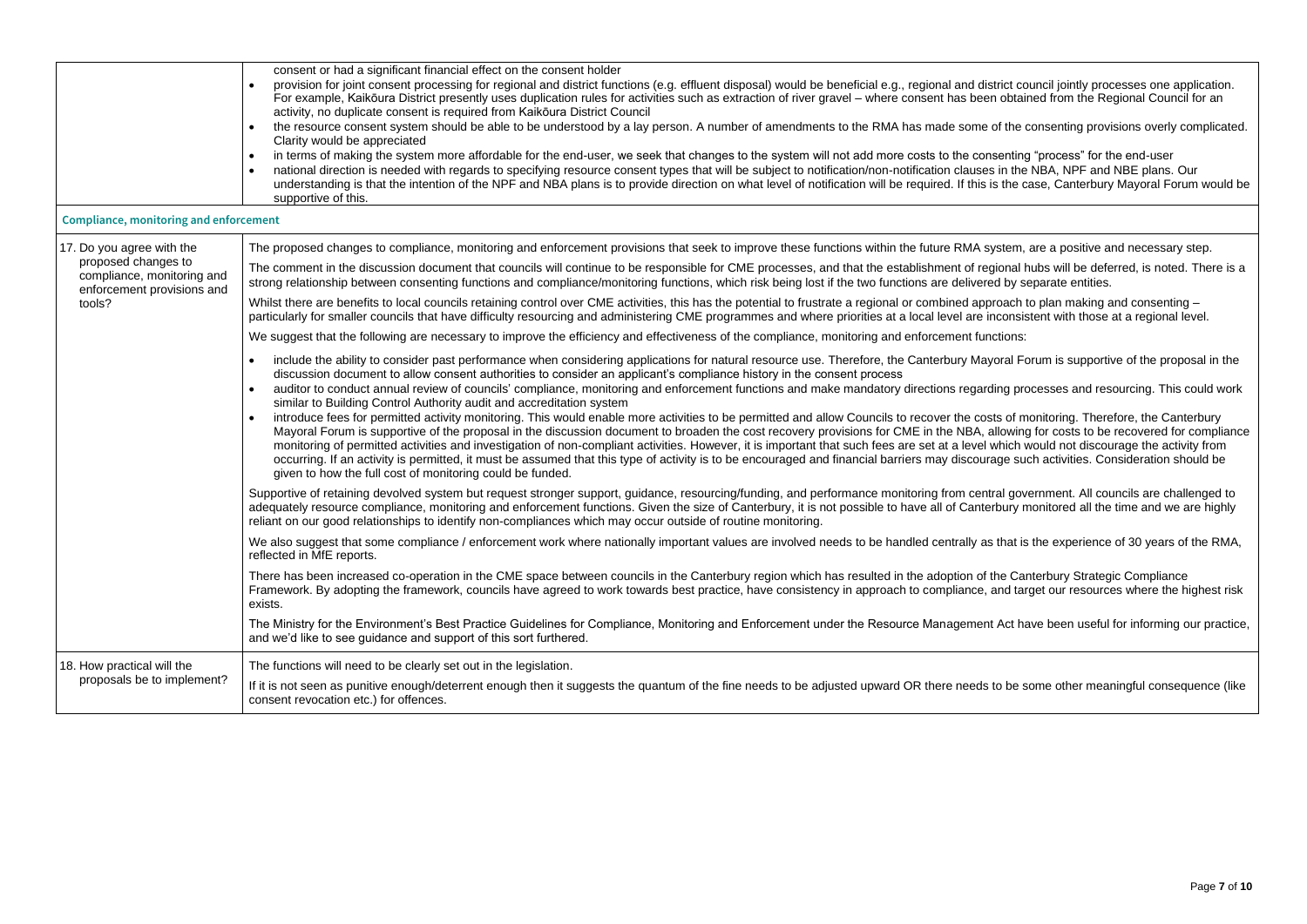The discussion document states, "*Central government is expected to play a stronger role in providing oversight of the system alongside independent bodies such as the Parliamentary Commissioner for the Environment and the proposed national entity for enabling Māori involvement at the national level.*" Therefore, the Canterbury Mayoral Forum would be supportive of We agree the Parliamentary Commissioner for the

enforcement action taken can be recorded should

atives. Refer to the comments above in the

ory consultation period on the proposed drafts

expect them to represent the policy positions of

wers in these questions, in response to this

| Monitoring and system oversight                                                                 |                                                                                                                                                                                                                                                                                                                                                                                                                                                                                                                                                                                                                                                                                                                                                                                                                                                                                                                                                                                                                                    |
|-------------------------------------------------------------------------------------------------|------------------------------------------------------------------------------------------------------------------------------------------------------------------------------------------------------------------------------------------------------------------------------------------------------------------------------------------------------------------------------------------------------------------------------------------------------------------------------------------------------------------------------------------------------------------------------------------------------------------------------------------------------------------------------------------------------------------------------------------------------------------------------------------------------------------------------------------------------------------------------------------------------------------------------------------------------------------------------------------------------------------------------------|
| 19. Will these proposals lead to                                                                | The importance of effective monitoring and oversight needs to be embedded in the system, otherwise in our experience, monitoring gets left until last.                                                                                                                                                                                                                                                                                                                                                                                                                                                                                                                                                                                                                                                                                                                                                                                                                                                                             |
| more effective monitoring<br>and oversight of the system?                                       | Monitoring and oversight needs to be appropriately valued so it is resourced properly by councils. There need to be consequences for not meeting monitor<br>flexibility to take into account the capabilities of the particular council – with the possibility of contestable government funding available for monitoring functi<br>As above, small councils grapple with adequately resourcing compliance, monitoring and enforcement functions, so would be supportive of government fur                                                                                                                                                                                                                                                                                                                                                                                                                                                                                                                                         |
|                                                                                                 | The matters selected for monitoring should be meaningful and useful to reflect the state of the environment and the system performance, for example mea<br>days' is a blunt tool that doesn't reflect the individual nuances of applications or issues around resourcing, workloads etc., and is not meaningful when it co<br>outcome.                                                                                                                                                                                                                                                                                                                                                                                                                                                                                                                                                                                                                                                                                             |
|                                                                                                 | As per the Canterbury Mayoral Forum's submission on the NBA, we consider the following changes are needed to improve the monitoring of the resource                                                                                                                                                                                                                                                                                                                                                                                                                                                                                                                                                                                                                                                                                                                                                                                                                                                                                |
|                                                                                                 | internationally recognised environmental indicators. This does not appear to be addressed in the engagement material<br>$\bullet$<br>requirements to adequately fund state of the environment monitoring of key indicators. This does not appear to be addressed in the engagement mate<br>$\bullet$<br>standard data base for all environmental indicators that is publicly available. This does not appear to be addressed in the engagement material<br>$\bullet$<br>independent oversight of environmental monitoring. The engagement material proposes to have independent oversight of system and agency perform<br>and impartial analysis and advice, which the Canterbury Mayoral Forum would be supportive of<br>require local authorities to change plans and consents if environmental standards are not being achieved. The engagement material proposes to inclu<br>responsible bodies to investigate, evaluate and respond when monitoring identifies problems that need to be addressed. The Canterbury Mayoral For |
|                                                                                                 | These suggested changes would ensure that environmental reporting is independent, transparent, appropriately funded and aligns with best pra<br>environmental bottom lines are meet and that plans are responsive to monitoring results.                                                                                                                                                                                                                                                                                                                                                                                                                                                                                                                                                                                                                                                                                                                                                                                           |
|                                                                                                 | The Parliamentary Commissioner for the Environment should oversee monitoring of the environment to ensure transparency and independence. The (<br>national responsibility.                                                                                                                                                                                                                                                                                                                                                                                                                                                                                                                                                                                                                                                                                                                                                                                                                                                         |
|                                                                                                 | The discussion document states, "Central government is expected to play a stronger role in providing oversight of the system alongside independent I<br>Commissioner for the Environment and the proposed national entity for enabling Māori involvement at the national level." Therefore, the Canterbury Mayo<br>stronger regulatory stewardship and operational oversight of the system by central government and other independent oversight bodies. We agree the Pa<br>Environment could play a role in overseeing monitoring. This would increase transparency and ensure independence.                                                                                                                                                                                                                                                                                                                                                                                                                                      |
|                                                                                                 | We consider that greater oversight and monitoring by central government is the most readily achievable option.                                                                                                                                                                                                                                                                                                                                                                                                                                                                                                                                                                                                                                                                                                                                                                                                                                                                                                                     |
|                                                                                                 | We also recommend that a centralised records system for resource consents, where monitoring undertaken, non-compliances, and any enforcement act<br>be considered. It could be similar to the Ministry for Primary Industries' MAPS and Titiro systems for Food Act registrations, verifications and enforcement.                                                                                                                                                                                                                                                                                                                                                                                                                                                                                                                                                                                                                                                                                                                  |
| 20. Will the system be able to<br>adequately respond and<br>adapt to changing<br>circumstances? | Yes - if resourced appropriately and with the right legislative wording.                                                                                                                                                                                                                                                                                                                                                                                                                                                                                                                                                                                                                                                                                                                                                                                                                                                                                                                                                           |
| Role of local government in the future system                                                   |                                                                                                                                                                                                                                                                                                                                                                                                                                                                                                                                                                                                                                                                                                                                                                                                                                                                                                                                                                                                                                    |
| 21. What does an effective<br>relationship between local                                        | We would expect that joint committees' membership be made up of local government elected members and local mana whenua representatives. Refer to t<br>section on RSS and NBA joint committees.                                                                                                                                                                                                                                                                                                                                                                                                                                                                                                                                                                                                                                                                                                                                                                                                                                     |
| authorities and joint<br>committees look like?                                                  | We would expect that local government would be engaged by committees on the development of the NPF, and of RSSs, including a statutory consultation<br>prior to public notification.                                                                                                                                                                                                                                                                                                                                                                                                                                                                                                                                                                                                                                                                                                                                                                                                                                               |
|                                                                                                 | Although council staff may be involved in the development of RSSs and NBA plans through the secretariat, it would not be appropriate to expect them to re<br>councils.                                                                                                                                                                                                                                                                                                                                                                                                                                                                                                                                                                                                                                                                                                                                                                                                                                                             |
|                                                                                                 | We have also addressed this in other questions (5, 7, 8, 9, 10, 11, 13, 22, and 23). We request that consideration also be given to our answers in these qu<br>question.                                                                                                                                                                                                                                                                                                                                                                                                                                                                                                                                                                                                                                                                                                                                                                                                                                                           |
|                                                                                                 |                                                                                                                                                                                                                                                                                                                                                                                                                                                                                                                                                                                                                                                                                                                                                                                                                                                                                                                                                                                                                                    |

meeting monitoring timeframes, but this needs monitoring functions for smaller local authorities. government funding.

or example measuring compliance with 'working ingful when it comes to the quality of the

of the resource management system:

ngagement material

agency performance, to provide accountability

roposes to include stronger requirements for ury Mayoral Forum would be supportive of this.

is with best practice. It would also ensure that

bendence. The Government should pay as it is a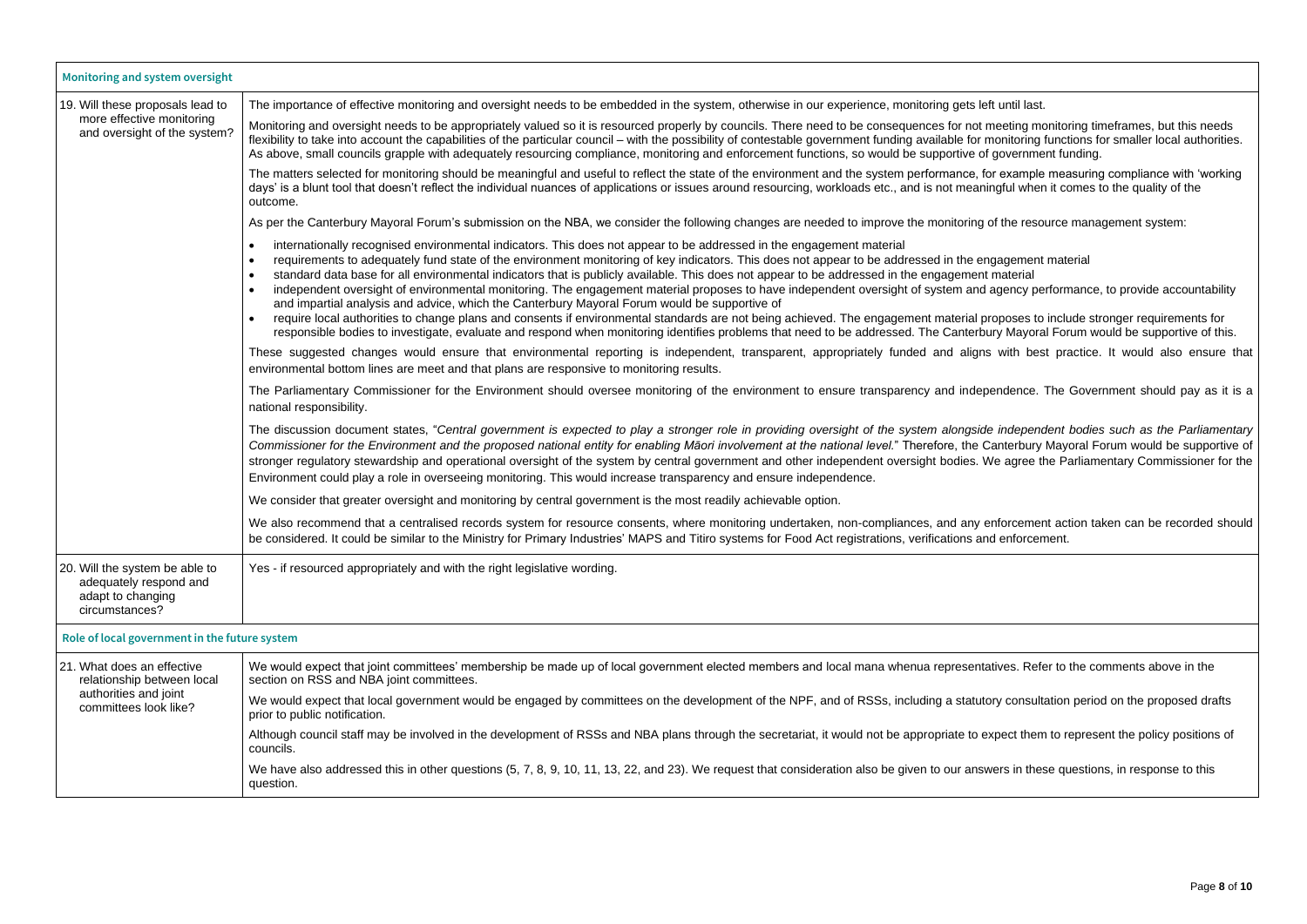| 22. What other roles might be<br>required to make the future<br>resource management<br>system effective and<br>efficient?                          | Councils should be able to continue to seek to influence, outside of planning committees, the policy determinations of regional and sub-regional committees on matters that affect (or could<br>affect) the council's communities or environment. This should include the statutory provision for councils to formally seek changes to NBA plans and RSSs, as is currently the case in<br>respect of Regional Policy Statements under the RMA. Councils should still also be able to continue to pursue outcomes through submissions, hearings and appeals on behalf of their<br>communities.                                                                                                                                                                                                                                                                                                                          |
|----------------------------------------------------------------------------------------------------------------------------------------------------|------------------------------------------------------------------------------------------------------------------------------------------------------------------------------------------------------------------------------------------------------------------------------------------------------------------------------------------------------------------------------------------------------------------------------------------------------------------------------------------------------------------------------------------------------------------------------------------------------------------------------------------------------------------------------------------------------------------------------------------------------------------------------------------------------------------------------------------------------------------------------------------------------------------------|
| 23. What might be required to<br>ensure the roles and<br>responsibilities of local<br>authorities can be effectively<br>and efficiently delivered? | Councils should retain existing resource consenting and monitoring and compliance functions, particularly through the transition. The ability of councils to remain consent authorities will<br>enable the continuance of outcomes to be pursued through submissions, hearing and appeals that are in the interests of the respective council's communities. Furthermore, it is logical for<br>the status quo to continue as building consents are also dealt with at the local level and cross-checking occurs between building and resource consenting processes. Therefore, Canterbury<br>Mayoral Forum supports the proposal for councils to continue to be responsible for the delivery of consenting and monitoring and compliance services and for consenting to remain a local<br>authority function. We acknowledge that further discussion will be required as to what funding best addresses CME functions. |
| <b>National Maori entity</b>                                                                                                                       |                                                                                                                                                                                                                                                                                                                                                                                                                                                                                                                                                                                                                                                                                                                                                                                                                                                                                                                        |
| 24. What functions should a<br>national Māori entity have?                                                                                         | It is noted that the summary of feedback from hapū/iwi/Māori submissions on the NBA exposure draft was support for national Māori entity for monitoring Te Tiriti performance, NPF and Te<br>Tiriti policies. We support this feedback and suggest that MfE should continue to engage with mana whenua to determine the purpose and design of the national Māori entity.                                                                                                                                                                                                                                                                                                                                                                                                                                                                                                                                               |
| 25. What should the membership<br>and appointments process<br>be for the entity?                                                                   | Membership and appointment processes for the national Māori entity should be determined by Māori to ensure the group has sufficient mana.                                                                                                                                                                                                                                                                                                                                                                                                                                                                                                                                                                                                                                                                                                                                                                              |
| Joint committee composition                                                                                                                        |                                                                                                                                                                                                                                                                                                                                                                                                                                                                                                                                                                                                                                                                                                                                                                                                                                                                                                                        |
| 26. Should parties in a region be<br>able to determine their<br>committee composition?                                                             | Yes. Different areas will require different representation arrangements -particularly for mana whenua representatives, representing different iwi/hapū.<br>The committee composition will hinge on whether there is a single NBA per region, or not.                                                                                                                                                                                                                                                                                                                                                                                                                                                                                                                                                                                                                                                                   |
| 27. What should be the selection<br>and appointments processes<br>for joint committee<br>members?                                                  | The selection and appointment processes for joint committees for Māori representation should be determined by Māori.                                                                                                                                                                                                                                                                                                                                                                                                                                                                                                                                                                                                                                                                                                                                                                                                   |
| 28. Are sub-committees needed<br>to meet regional needs<br>including Treaty settlements?                                                           | This should be determined on a regional basis, and in consultation with local iwi/hapū.                                                                                                                                                                                                                                                                                                                                                                                                                                                                                                                                                                                                                                                                                                                                                                                                                                |
| 29. How do we best provide for<br>existing arrangements (e.g.,<br>Treaty settlement or other<br>resource management<br>arrangements)?              | Current Te Tiriti settlement and other existing resource management arrangements should be carried through into the new system.                                                                                                                                                                                                                                                                                                                                                                                                                                                                                                                                                                                                                                                                                                                                                                                        |